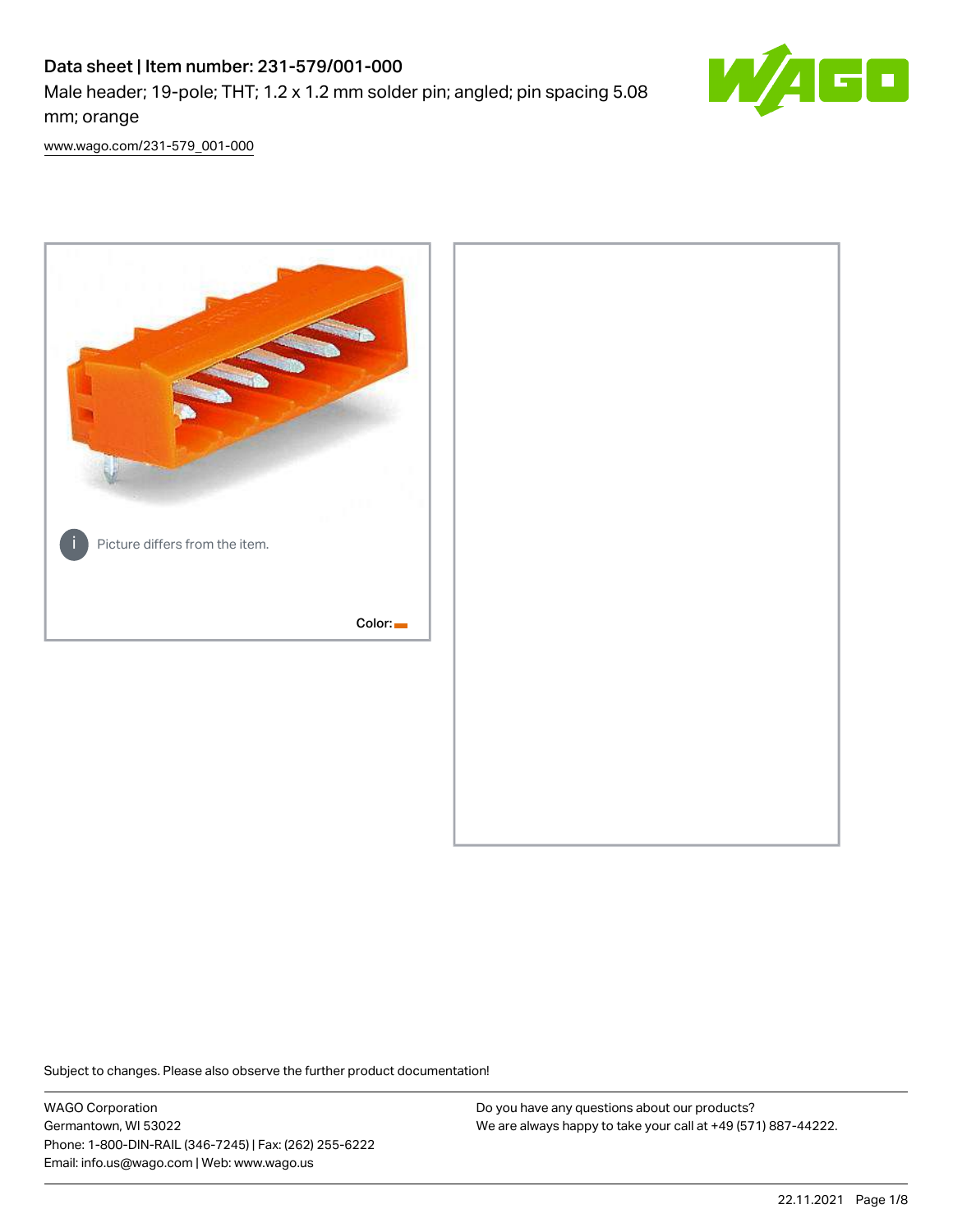



```
L = (pole no. -1) x pin spacing +8.2 mm
```
 $L_1 = L + 5$  mm

```
L_2 = L_1 + 7.4 mm
```
#### Item description

- Horizontal or vertical PCB mounting via straight or angled solder pins
- $\blacksquare$ 1.2 x 1.2 mm solder pins allow nominal current up to 16 A, enhancing stability of shorter headers
- **With coding fingers**

Subject to changes. Please also observe the further product documentation! Data

WAGO Corporation Germantown, WI 53022 Phone: 1-800-DIN-RAIL (346-7245) | Fax: (262) 255-6222 Email: info.us@wago.com | Web: www.wago.us

Do you have any questions about our products? We are always happy to take your call at +49 (571) 887-44222.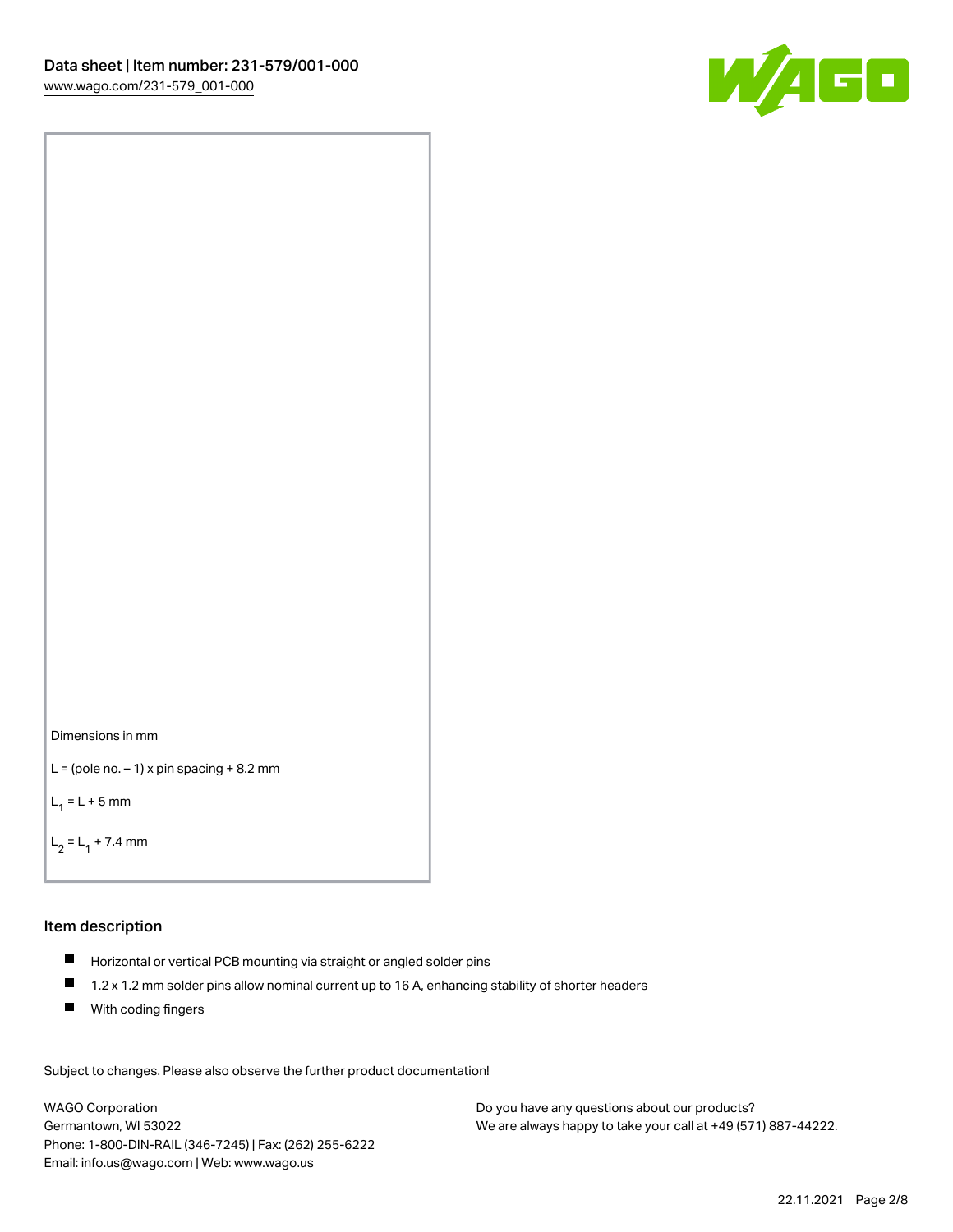

## Data Notes

| Safety information 1 | The <i>MCS – MULTI CONNECTION SYSTEM</i> includes connectors<br>without breaking capacity in accordance with DIN EN 61984. When<br>used as intended, these connectors must not be connected<br>/disconnected when live or under load. The circuit design should<br>ensure header pins, which can be touched, are not live when<br>unmated. |
|----------------------|--------------------------------------------------------------------------------------------------------------------------------------------------------------------------------------------------------------------------------------------------------------------------------------------------------------------------------------------|
| Variants:            | Other pole numbers<br>3.8 mm pin projection for male headers with straight solder pins<br>Gold-plated or partially gold-plated contact surfaces<br>Other versions (or variants) can be requested from WAGO Sales or<br>configured at https://configurator.wago.com/                                                                        |

## Electrical data

## IEC Approvals

| Ratings per                 | IEC/EN 60664-1                                                        |
|-----------------------------|-----------------------------------------------------------------------|
| Rated voltage (III / 3)     | 250 V                                                                 |
| Rated surge voltage (III/3) | 4 <sub>k</sub> V                                                      |
| Rated voltage (III/2)       | 320 V                                                                 |
| Rated surge voltage (III/2) | 4 <sub>kV</sub>                                                       |
| Nominal voltage (II/2)      | 630 V                                                                 |
| Rated surge voltage (II/2)  | 4 <sub>k</sub> V                                                      |
| Rated current               | 16A                                                                   |
| Legend (ratings)            | $(III / 2)$ $\triangle$ Overvoltage category III / Pollution degree 2 |

## UL Approvals

| Approvals per                  | UL 1059 |
|--------------------------------|---------|
| Rated voltage UL (Use Group B) | 300 V   |
| Rated current UL (Use Group B) | 15 A    |
| Rated voltage UL (Use Group D) | 300 V   |
| Rated current UL (Use Group D) | 10 A    |

### Ratings per UL

| Rated voltage UL 1977 | 600 V |
|-----------------------|-------|
| Rated current UL 1977 |       |

Subject to changes. Please also observe the further product documentation!

| <b>WAGO Corporation</b>                                | Do you have any questions about our products?                 |
|--------------------------------------------------------|---------------------------------------------------------------|
| Germantown, WI 53022                                   | We are always happy to take your call at +49 (571) 887-44222. |
| Phone: 1-800-DIN-RAIL (346-7245)   Fax: (262) 255-6222 |                                                               |
| Email: info.us@wago.com   Web: www.wago.us             |                                                               |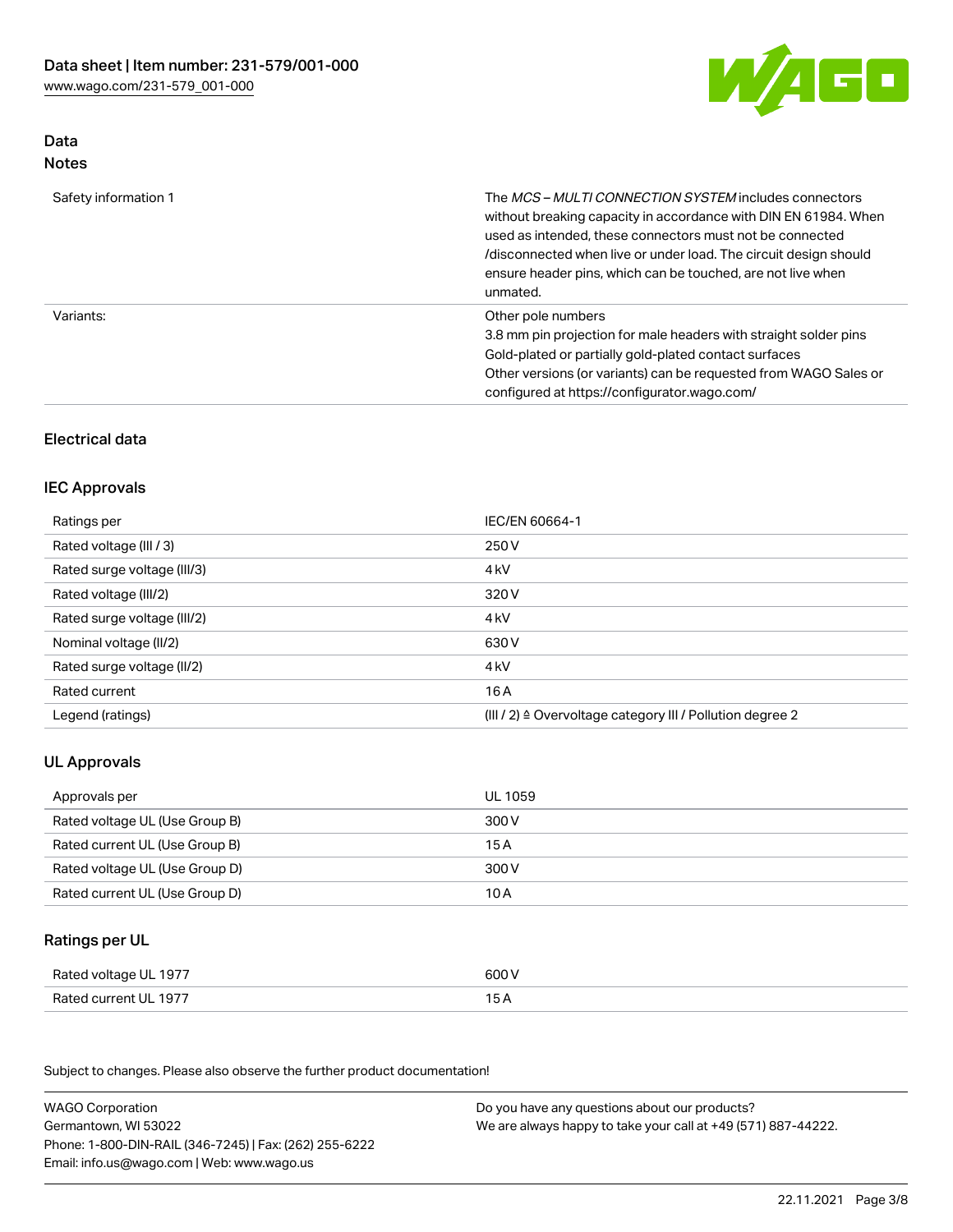

## CSA Approvals

| Approvals per                   | CSA   |
|---------------------------------|-------|
| Rated voltage CSA (Use Group B) | 300 V |
| Rated current CSA (Use Group B) | 15 A  |
| Rated voltage CSA (Use Group D) | 300 V |
| Rated current CSA (Use Group D) | 10 A  |

## Connection data

| Total number of potentials | ıч |
|----------------------------|----|
| Number of connection types |    |
| Number of levels           |    |

#### Connection 1

| Number of poles |  |
|-----------------|--|
|                 |  |

# Physical data

| Pin spacing                          | 5.08 mm / 0.2 inch    |
|--------------------------------------|-----------------------|
| Width                                | 99.64 mm / 3.923 inch |
| Height                               | 12.2 mm / 0.48 inch   |
| Height from the surface              | 8.4 mm / 0.331 inch   |
| Depth                                | 12 mm / 0.472 inch    |
| Solder pin length                    | 3.8 <sub>mm</sub>     |
| Solder pin dimensions                | $1.2 \times 1.2$ mm   |
| Drilled hole diameter with tolerance | $17^{(+0.1)}$ mm      |

## Plug-in connection

| Contact type (pluggable connector) | Male connector/plug |
|------------------------------------|---------------------|
| Connector (connection type)        | for PCB             |
| Mismating protection               | No                  |
| Mating direction to the PCB        | 0°                  |
| Locking of plug-in connection      | Without             |

### PCB contact

| PCB Contact            | тнт                                      |
|------------------------|------------------------------------------|
| Solder pin arrangement | over the entire male connector (in-line) |

Subject to changes. Please also observe the further product documentation!

| <b>WAGO Corporation</b>                                | Do you have any questions about our products?                 |
|--------------------------------------------------------|---------------------------------------------------------------|
| Germantown, WI 53022                                   | We are always happy to take your call at +49 (571) 887-44222. |
| Phone: 1-800-DIN-RAIL (346-7245)   Fax: (262) 255-6222 |                                                               |
| Email: info.us@wago.com   Web: www.wago.us             |                                                               |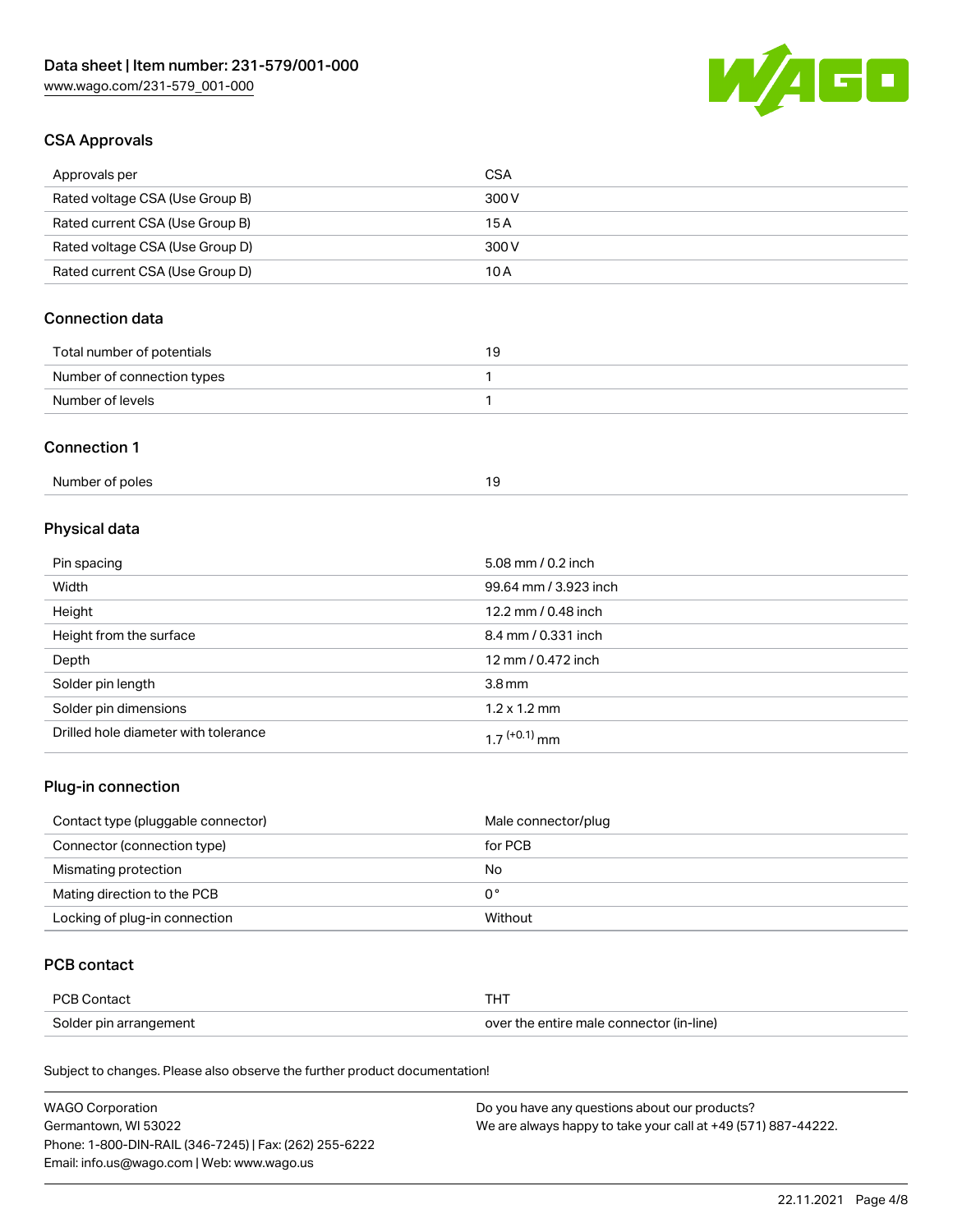

Number of solder pins per potential 1

#### Material data

| Color                       | orange                                 |
|-----------------------------|----------------------------------------|
| Material group              |                                        |
| Insulation material         | Polyamide (PA66)                       |
| Flammability class per UL94 | V <sub>0</sub>                         |
| Contact material            | Electrolytic copper (E <sub>Cu</sub> ) |
| Contact plating             | tin-plated                             |
| Fire load                   | 0.107 MJ                               |
| Weight                      | 7.2 g                                  |

### Environmental requirements

Limit temperature range  $-60... +100$  °C

#### Commercial data

| 3 (Multi Conn. System)<br>Product Group |               |
|-----------------------------------------|---------------|
| PU (SPU)                                | 50 Stück      |
| Packaging type                          | box           |
| Country of origin                       | PL            |
| <b>GTIN</b>                             | 4044918931533 |
| Customs tariff number                   | 8536694040    |

### Approvals / Certificates

#### Country specific Approvals

| Logo                | Approval                                            | <b>Additional Approval Text</b> | Certificate<br>name |
|---------------------|-----------------------------------------------------|---------------------------------|---------------------|
|                     | <b>CB</b><br><b>DEKRA Certification B.V.</b>        | IEC 61984                       | NL-39756            |
|                     | <b>CSA</b><br>DEKRA Certification B.V.              | C <sub>22.2</sub>               | 1466354             |
| EMA<br><b>INEUR</b> | <b>KEMA/KEUR</b><br><b>DEKRA Certification B.V.</b> | EN 61984                        | 2190761.01          |

Subject to changes. Please also observe the further product documentation!

| <b>WAGO Corporation</b>                                | Do you have any questions about our products?                 |
|--------------------------------------------------------|---------------------------------------------------------------|
| Germantown, WI 53022                                   | We are always happy to take your call at +49 (571) 887-44222. |
| Phone: 1-800-DIN-RAIL (346-7245)   Fax: (262) 255-6222 |                                                               |
| Email: info.us@wago.com   Web: www.wago.us             |                                                               |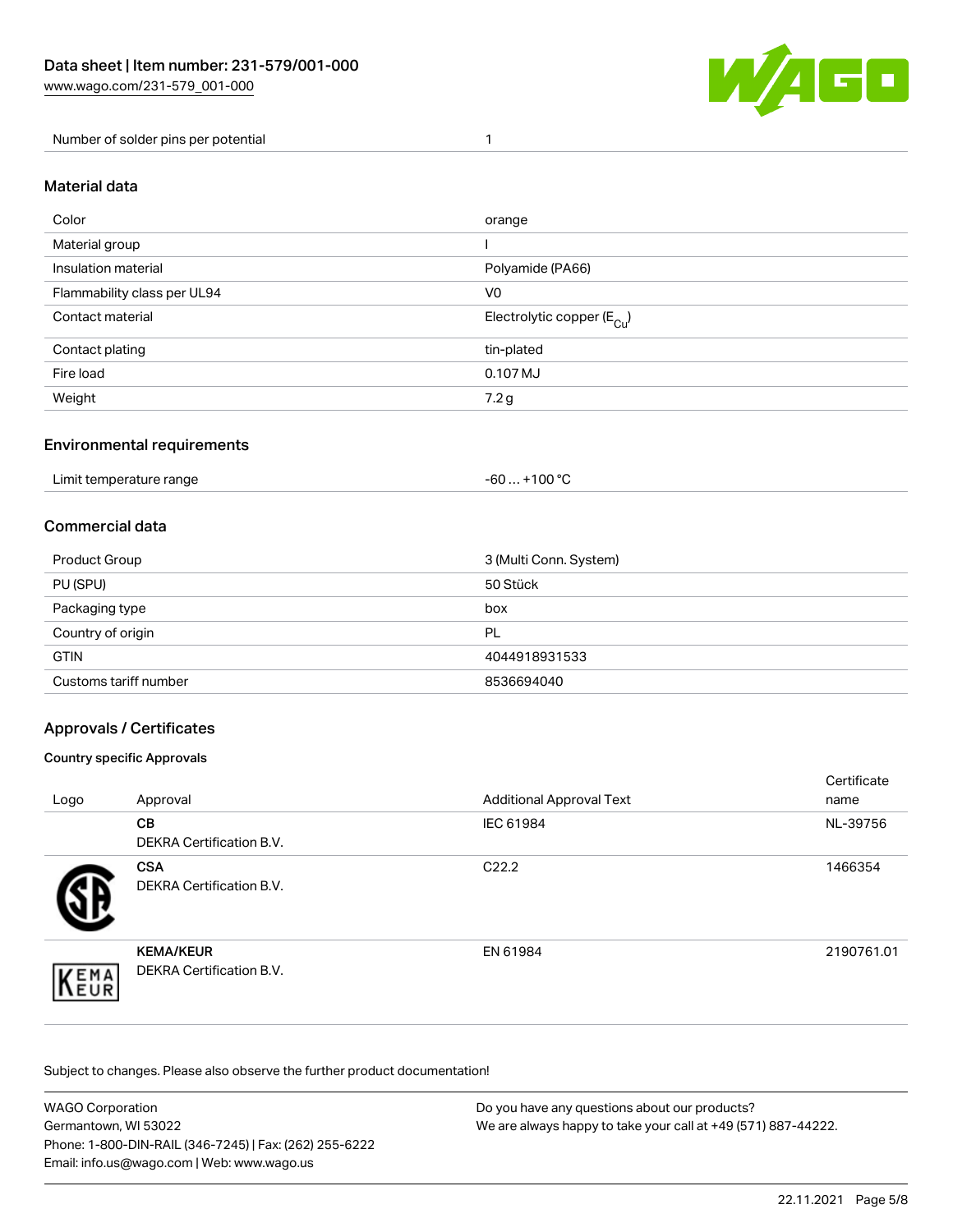

#### Ship Approvals

| Logo                | Approval                                  | <b>Additional Approval Text</b> | Certificate<br>name                |
|---------------------|-------------------------------------------|---------------------------------|------------------------------------|
| ABS                 | <b>ABS</b><br>American Bureau of Shipping | $\qquad \qquad$                 | $19 -$<br>HG1869876-<br><b>PDA</b> |
| <b>BUREAU</b>       | BV<br>Bureau Veritas S.A.                 | IEC 60998                       | 11915/D0<br>BV                     |
| <b>UL-Approvals</b> |                                           |                                 |                                    |
| Logo                | Approval                                  | <b>Additional Approval Text</b> | Certificate<br>name                |
|                     | UL<br>UL International Germany GmbH       | <b>UL 1977</b>                  | E45171                             |

UR Underwriters Laboratories Inc.

#### Counterpart

Item no.231-319/026-000 1-conductor female connector; CAGE CLAMP®; 2.5 mm²; Pin spacing 5.08 mm; 19-pole; 2,50 mm²; orange [www.wago.com/231-319/026-](https://www.wago.com/231-319/026-000) [000](https://www.wago.com/231-319/026-000)

#### Optional accessories

#### Coding

 Intermediate plate Item no.: 231-500 J. Not the second that the second second the second second second that [www.wago.com/231-500](http://www.wago.com/231-500) spacer; for formation of groups; light gray Coding Item no.: 231-129 Coding key; snap-on type; light gray [www.wago.com/231-129](http://www.wago.com/231-129)

.<br>Subject to changes. Please also observe the further product documentation!

WAGO Corporation Germantown, WI 53022 Phone: 1-800-DIN-RAIL (346-7245) | Fax: (262) 255-6222 Email: info.us@wago.com | Web: www.wago.us

Do you have any questions about our products? We are always happy to take your call at +49 (571) 887-44222.

UL 1059 E45172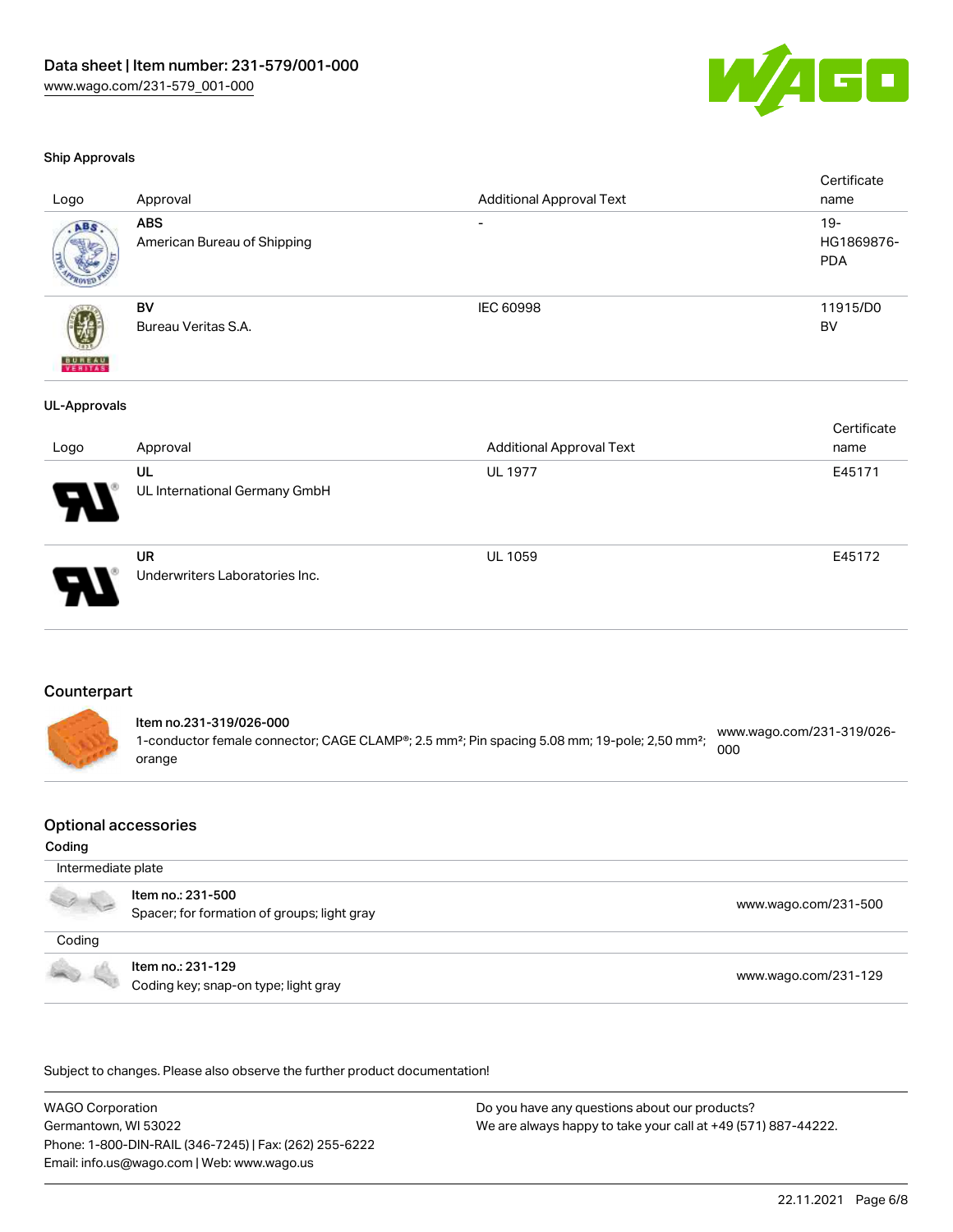

## **Downloads** Documentation

| <b>Additional Information</b><br>Technical explanations                                                                                                                | 2019 Apr 3 | pdf<br>2.0 MB | Download |
|------------------------------------------------------------------------------------------------------------------------------------------------------------------------|------------|---------------|----------|
|                                                                                                                                                                        |            |               |          |
| <b>CAD</b> files                                                                                                                                                       |            |               |          |
| CAD data                                                                                                                                                               |            |               |          |
| 2D/3D Models 231-579/001-000                                                                                                                                           |            | <b>URL</b>    | Download |
| <b>CAE</b> data                                                                                                                                                        |            |               |          |
| EPLAN Data Portal 231-579/001-000                                                                                                                                      |            | URL           | Download |
| EPLAN Data Portal 231-579/001-000                                                                                                                                      |            | URL           | Download |
| ZUKEN Portal 231-579/001-000                                                                                                                                           |            | URL           | Download |
| <b>PCB Design</b>                                                                                                                                                      |            |               |          |
| Symbol and Footprint 231-579/001-000                                                                                                                                   |            | URL           | Download |
| CAx data for your PCB design, consisting of "schematic symbols and PCB footprints",<br>allow easy integration of the WAGO component into your development environment. |            |               |          |
| Supported formats:                                                                                                                                                     |            |               |          |
| Ш<br>Accel EDA 14 & 15                                                                                                                                                 |            |               |          |
| ш<br>Altium 6 to current version                                                                                                                                       |            |               |          |
| ш<br>Cadence Allegro                                                                                                                                                   |            |               |          |
| DesignSpark                                                                                                                                                            |            |               |          |
| Ш<br>Eagle Libraries                                                                                                                                                   |            |               |          |
| Ш<br>KiCad                                                                                                                                                             |            |               |          |
| ш<br>Mentor Graphics BoardStation                                                                                                                                      |            |               |          |
| ш<br>Mentor Graphics Design Architect                                                                                                                                  |            |               |          |
| H.<br>Mentor Graphics Design Expedition 99 and 2000                                                                                                                    |            |               |          |
| ш<br>OrCAD 9.X PCB and Capture                                                                                                                                         |            |               |          |
| Ш<br>PADS PowerPCB 3, 3.5, 4.X, and 5.X                                                                                                                                |            |               |          |
| п<br>PADS PowerPCB and PowerLogic 3.0                                                                                                                                  |            |               |          |
| ш<br>PCAD 2000, 2001, 2002, 2004, and 2006                                                                                                                             |            |               |          |
|                                                                                                                                                                        |            |               |          |
| Subject to changes. Please also observe the further product documentation!                                                                                             |            |               |          |

Do you have any questions about our products? We are always happy to take your call at +49 (571) 887-44222.